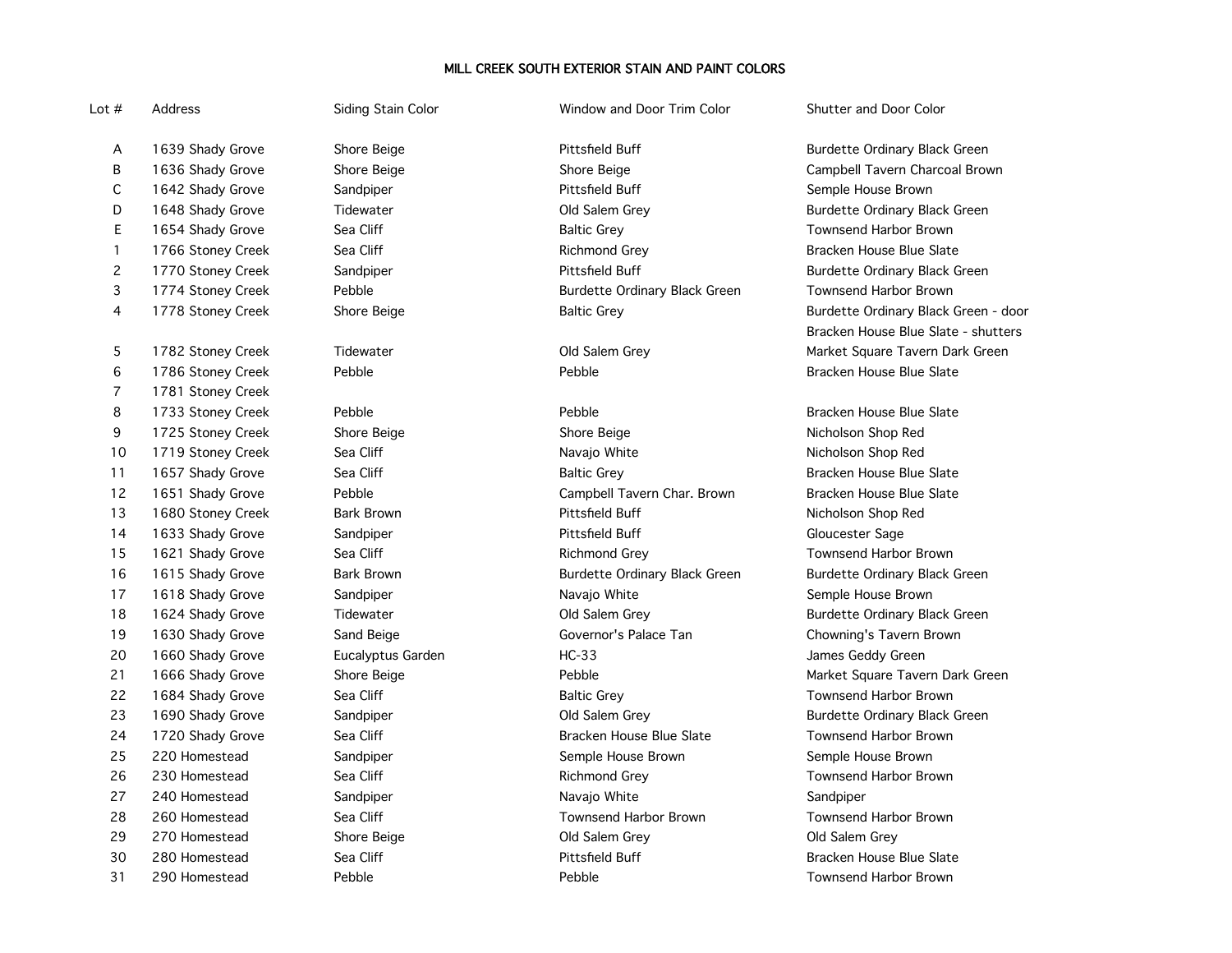275 Homestead Sea Cliff Bracken House Blue Slate Townsend Harbor Brown 1716 Arrow Wood 59 1722 Arrow Wood Sandpiper Sandpiper Pittsfield Buff Communication Deepness 339 Copper Hill 335 Copper Hill Colonnade Highlands Special Nicholson Shop Red 67 331 Copper Hill Shore Beige Shore Beige Pebble Bracken House Blue Slate 329 Copper Hill

32 295 Homestead **Pewter Pewter Richmond Grey Pewter** Richmond Grey Townsend Harbor Brown 33 285 Homestead Sandpiper Sandpiper Semple House Brown Semple House Brown Lot # Address Siding Stain Color Window and Door Trim Color Shutter and Door Color

35 265 Homestead Pebble Baltic Grey Townsend Harbor Brown 36 255 Homestead Sandpiper Sandpiper Navajo White Summer Sandows Blue Slate 37 245 Homestead Sea Cliff Sea Cliff Baltic Grey Baltic Grey Sea Bracken House Blue Slate 38 235 Homestead Shore Beige Charcoal Slate Nicholson Shop Red 39 225 Homestead Pebble Pebble Bracken House Blue Slate 42 201 Homestead Sea Cliff Sea Cliff Bracken House Blue Slate Townsend Harbor Brown 44 1769 Stoney Creek Sea Cliff Sand Baltic Grey Baltic Grey State Bracken House Blue Slate 45 1765 Stoney Creek Shore Beige Shore Beige Cloucester Sage Old Salem Grey Shore Gloucester Sage 46 1761 Stoney Creek Sand Beige Sand Beige Deepness Deepness Deepness Deepness 47 1757 Stoney Creek Bark Brown Bark Brown Burdette Ordinary Black Green Burdette Ordinary Black Green 48 1753 Stoney Creek Shore Beige Shore Beige Pebble Bracken House Blue Slate 49 1749 Stoney Creek Sandpiper Sandpiper Bracken House Blue Slate Bracken House Blue Slate 50 1745 Stoney Creek Sea Cliff Sea Cliff Bracken House Blue Slate Burdette Ordinary Black Green 51 1790 Stoney Creek Shore Beige Shore Beige Nicholson Shop Red 52 1721 Arrow Wood Shore Beige Old Salem Grey Old Salem Grey 54 1709 Arrow Wood Shore Beige Pebble Nicholson Shop Red 55 1705 Arrow Wood Pewter Pewter Richmond Grey Pewter Richmond Grey Richmond Grey Richmond Grey Richmond Grey Richmond Grey Richmond Grey Richmond Grey Richmond Grey Richmond Grey Richmond Grey Richmond Grey Richmond Grey 56 1701 Arrow Wood Sandpiper Sandpiper Navajo White Subsette Surgette Ordinary Black Green 57 1710 Arrow Wood Pebble Pebble Nicholson Shop Red

61 1729 Stoney Creek Pewter Bracken House Blue Slate Nicholson Shop Red 63 1721 Stoney Creek Shore Beige Shore Beige Nicholson Shop Red

40 215 Homestead Tidewater Market Square Tavern Shell Market Square Tavern Dark Green 41 205 Homestead Shore Beige Pebble Campbell Tavern Charcoal Brown 43 1773 Stoney Creek Shore Beige Shore Beige Shore Market Sq. Tavern Dark Green Market Square Tavern Dark Green 53 1715 Arrow Wood Tidewater The Market Square Tavern Shell Market Square Tavern Dark Green

60 1737 Stoney Creek Tidewater Old Salem Grey Burdette Ordinary Black Green 62 1725 Stoney Creek Tidewater Old Salem Grey Burdette Ordinary Black Green 64 1715 Stoney Creek Sandstone (Olympic Stain) Navajo White States Burdette Ordinary Black Green

69 325 Copper Hill Sandpiper Sandpiper Sandpiper Sandpiper Sandpiper Sandpiper Sandpiper Solution Service Service S 70 326 Copper Hill Shore Beige Pebble Nicholson Shop Red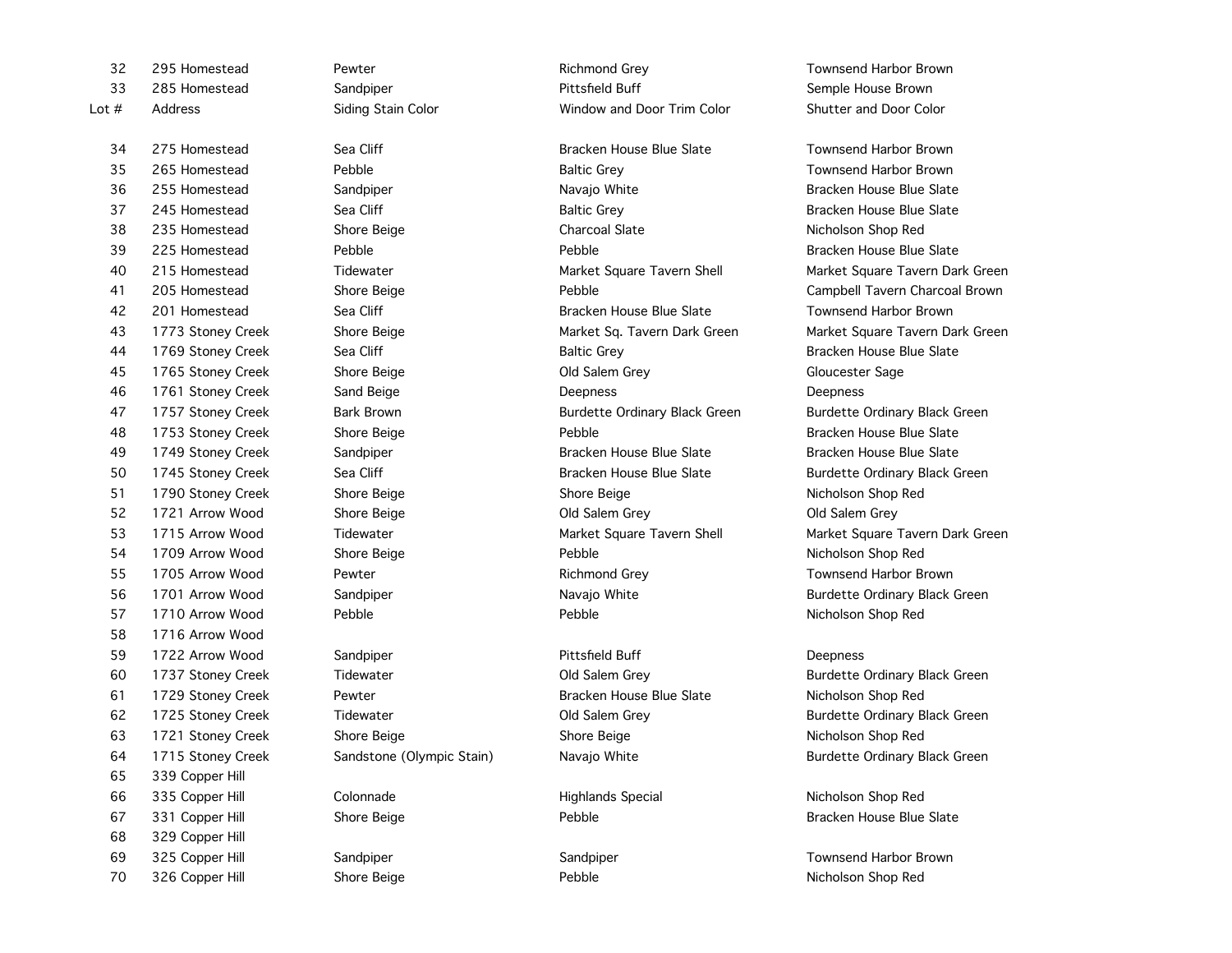| 71      | 328 Copper Hill     | Pebble                    | <b>Bark Brown</b>          | <b>Townsend Harbor Brown</b>    |
|---------|---------------------|---------------------------|----------------------------|---------------------------------|
| 72      | 330 Copper Hill     | Tidewater                 |                            |                                 |
| 73      | 332 Copper Hill     | Sea Cliff                 |                            |                                 |
| 74      | 1707 Bent Tree      | Shore Beige               | Pebble                     | Nicholson Shop Red              |
| Lot $#$ | Address             | Siding Stain Color        | Window and Door Trim Color | Shutter and Door Color          |
| 75      | 1700 Bent Tree      | Sea Cliff                 | Bracken House Blue Slate   | <b>Townsend Harbor Brown</b>    |
| 76      | 1702 Bent Tree      | Sandpiper                 | Navajo White               | Nicholson Shop Red              |
| 77      | 1704 Bent Tree      | Tidewater                 | Old Salem Grey             | Gloucester Sage                 |
| 78      | 1706 Bent Tree      | Sandpiper                 | Navajo White               | Semple House Brown              |
| 79      | 1708 Bent Tree      | Sea Cliff                 | Bracken House Blue Slate   | Market Square Tavern Dark Green |
| 80      | 1713 Stoney Creek   | Sandstone (Olympic Stain) | Bracken House Blue Slate   | Bracken House Blue Slate        |
| 81      | 1709 Stoney Creek   | Sea Cliff                 | Townsend Harbor Brown      | <b>Townsend Harbor Brown</b>    |
| 82      | 1705 Stoney Creek   | Pewter                    | Navajo White               | Nicholson Shop Red              |
| 83      | 1701 Stoney Creek   | Shore Beige               | Shore Beige                | Nicholson Shop Red              |
| 84      | 1697 Stoney Creek   | Sea Cliff                 | Bracken House Blue Slate   | Bracken House Blue Slate        |
| 85      | 1677 Stoney Creek   |                           |                            |                                 |
| 86      | 1665 Stoney Creek   | Sea Cliff                 | Pittsfield Buff            | Bracken House Blue Slate        |
| 87      | 1653 Stoney Creek   | Pewter                    | <b>Richmond Grey</b>       | Nicholson Shop Red              |
| 88      | 1641 Stoney Creek   | Sandpiper                 | Shore Beige                | Nicholson Shop Red              |
| 89      | 1633 Stoney Creek   | Pewter                    | Pewter                     | <b>Townsend Harbor Brown</b>    |
| 90      | 1627 Stoney Creek   |                           |                            |                                 |
| 91      | 1621 Stoney Creek   | Pebble                    | Pebble                     | Bracken House Blue Slate        |
| 92      | 1615 Stoney Creek   |                           |                            |                                 |
| 93      | 1611 Stoney Creek   |                           | <b>Richmond Grey</b>       | Nicholson Shop Red              |
| 94      | 1607 Stoney Creek   |                           |                            |                                 |
| 95      | 1605 Stoney Creek   | Driftwood                 | White                      |                                 |
| 96      | 1603 Stoney Creek   | Abstract                  | White                      | Old Colonial Red                |
| 97      | 1601 Stoney Creek   | Sandpiper                 | Navajo White               | Nicholson Shop Red              |
| 98      | 331 Whispering Oaks | Tidewater                 | Pittsfield Buff            | Market Square Tavern Dark Green |
| 99      | 327 Whispering Oaks | Sandpiper                 | Pittsfield Buff            | Nicholson Shop Red              |
| 100     | 1602 Sagewood       | Pewter                    | Richmond Grey              | <b>Townsend Harbor Brown</b>    |
| 101     | 1612 Sagewood       | Shore Beige               | Pebble                     | Nicholson Shop Red              |
| 102     | 1616 Sagewood       | Sandstone (Olympic Stain) | Navajo White               | Burdette Ordinary Black Green   |
| 103     | 1620 Sagewood       | Sea Cliff                 | Richmond Grey              | Bracken House Blue Slate        |
| 104     | 1625 Sagewood       | Sandpiper                 | Pittsfield Buff            | Gloucester Sage                 |
| 105     | 1621 Sagewood       | Pewter                    | White Shadow               | Townsend Harbor Brown           |
| 106     | 1617 Sagewood       | Pebble                    | Pebble                     | Nicholson Shop Red              |
| 107     | 1613 Sagewood       | Pewter                    | Market Square Tavern Shell | Market Square Tavern Dark Green |
| 108     | 1609 Sagewood       | Sandpiper                 | Pebble                     | Nicholson Shop Red              |
| 109     | 1605 Sagewood       | Shore Beige               | Pebble                     | Nicholson Shop Red              |
|         |                     |                           |                            |                                 |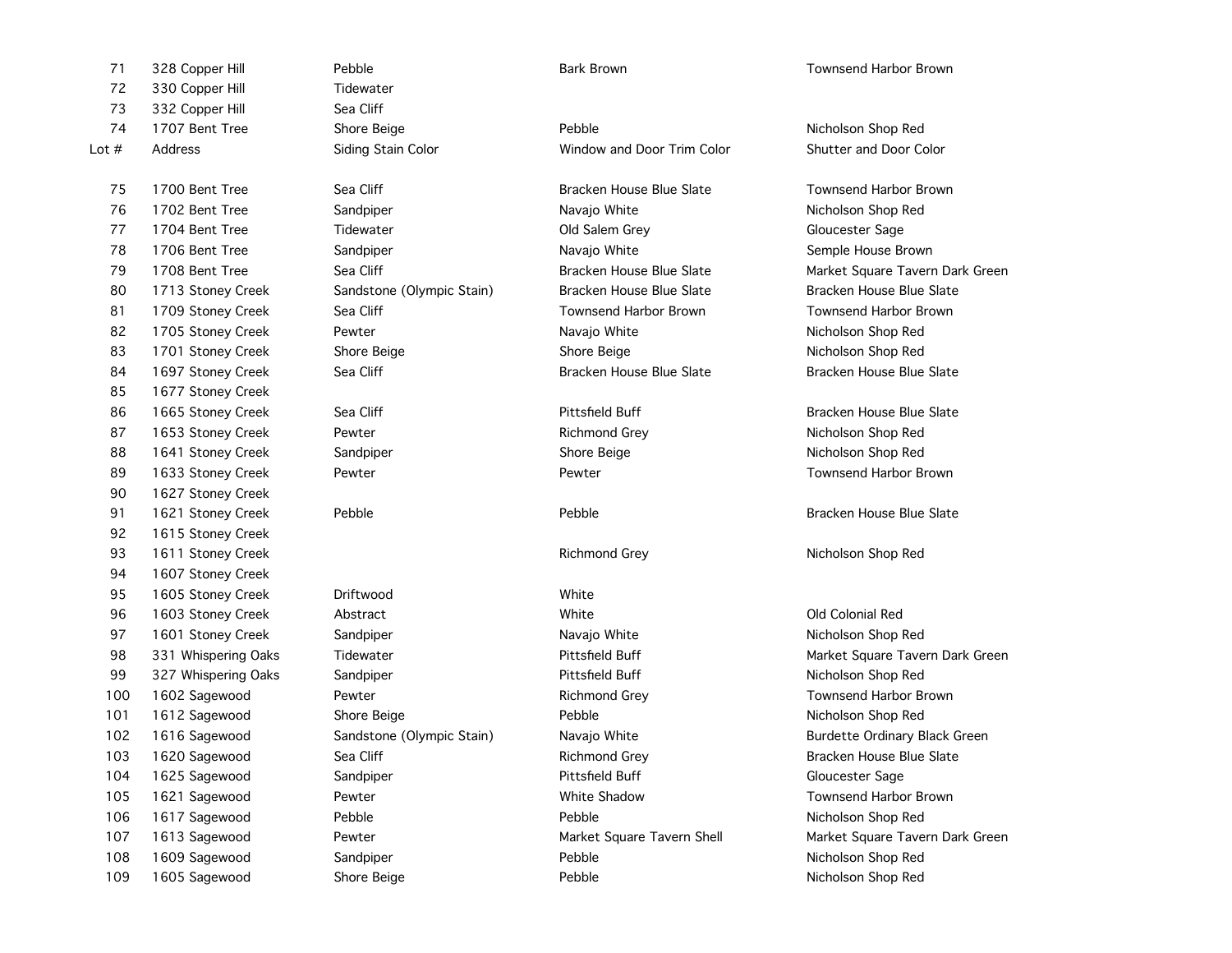| 110     | 1601 Sagewood       | Sandpiper                 | Pittsfield Buff               | <b>Burdette Ordinary Black</b> |
|---------|---------------------|---------------------------|-------------------------------|--------------------------------|
| 111     | 302 Whispering Oaks | Pewter                    | Bracken House Blue Slate      | Nicholson Shop Red             |
| 112     | 306 Whispering Oaks | Sandpiper                 | Pebble                        | Bracken House Blue Sla         |
| 113     | 310 Whispering Oaks | Shore Beige               | Pebble                        | Nicholson Shop Red             |
| 114     | 312 Whispering Oaks | Abstract                  | White                         | Nicholson Shop Red             |
| 115     | 318 Whispering Oaks | Pebble                    | Pebble                        | Bracken House Blue Sla         |
| Lot $#$ | Address             | Siding Stain Color        | Window and Door Trim Color    | Shutter and Door Color         |
| 116     | 322 Whispering Oaks | Sandstone (Olympic Stain) | Abstract                      | Nicholson Shop Red             |
| 117     | 326 Whispering Oaks | Taupe                     | Chowning's Tavern Brown       | Chowning's Tavern Brov         |
| 118     | 330 Whispering Oaks |                           |                               |                                |
| 119     | 334 Whispering Oaks | Eucalyptus Garden         | White                         | James Geddy Green              |
| 120     | 1600 Stoney Creek   | <b>Bark Brown</b>         | Burdette Ordinary Black Green | <b>Burdette Ordinary Black</b> |
| 121     | 1604 Stoney Creek   |                           |                               |                                |
| 122     | 1608 Stoney Creek   | Sandpiper                 | "same as windows"             | Market Square Tavern D         |
| 123     | 1616 Stoney Creek   | Driftwood                 | Pebble                        | Market Square Tavern D         |
| 124     | 1624 Stoney Creek   | Tidewater                 | Market Square Tavern Shell    | Market Square Tavern D         |
| 125     | 1632 Stoney Creek   | Pewter                    | Bracken House Blue Slate      | Nicholson Shop Red             |
| 126     | 1640 Stoney Creek   | Shore Beige               | Shore Beige                   | Draper House Green             |
| 127     | 1648 Stoney Creek   | Pewter                    | Navajo White                  | Nicholson Shop Red             |
| 128     | 1656 Stoney Creek   | Colonnade                 | Pittsfield Buff               | <b>Burdette Ordinary Black</b> |
| 129     | 1664 Stoney Creek   | Tidewater                 | Pittsfield Buff               | Nicholson Shop Red             |
| 130     | 1672 Stoney Creek   | Shore Beige               | Shore Beige                   |                                |
| 131     | 1680 Stoney Creek   | Tidewater                 | Navajo White                  | Market Square Tavern D         |
| 132     | 1688 Stoney Creek   | Pewter                    | Bracken House Blue Slate      | Market Square Tavern D         |
| 133     | 401 Hidden Ridge    | Tidewater                 | <b>Highlands Special</b>      | Market Square Tavern D         |
| 134     | 405 Hidden Ridge    | Pebble                    | Shore Beige                   | Bracken House Blue Sla         |
| 135     | 415 Hidden Ridge    | Pewter                    | <b>Baltic Grey</b>            | Bracken House Blue Sla         |
| 136     | 425 Hidden Ridge    | Shore Beige               | Pebble                        | Nicholson Shop Red             |
| 137     | 431 Hidden Ridge    | Pewter                    | White Shadow                  | <b>Townsend Harbor Brow</b>    |
| 138     | 435 Hidden Ridge    | Shore Beige               | White Shadow                  | Market Square Tavern D         |
| 139     | 439 Hidden Ridge    | Sandstone (Olympic Stain) | Sandstone (Olympic Stain)     | <b>Burdette Ordinary Black</b> |
| 140     | 441 Hidden Ridge    | Colonnade                 | <b>Highlands Special</b>      | <b>Burdette Ordinary Black</b> |
| 141     | 447 Hidden Ridge    | Pewter                    | <b>Highlands Special</b>      | <b>Burdette Ordinary Black</b> |
| 142     | 453 Hidden Ridge    | Colonnade                 | <b>Highlands Special</b>      | <b>Burdette Ordinary Black</b> |
| 143     | 459 Hidden Ridge    | Pewter                    | <b>Richmond Grey</b>          | <b>Townsend Harbor Brow</b>    |
| 144     | 465 Hidden Ridge    | Sandpiper                 | White Shadow                  | <b>Townsend Harbor Brow</b>    |
| 145     | 471 Hidden Ridge    | Pewter                    | Richmond Grey                 | <b>Townsend Harbor Brow</b>    |
| 146     | 470 Hidden Ridge    | Colonnade                 | <b>Highlands Special</b>      | Bracken House Blue Sla         |
| 147     | 464 Hidden Ridge    | Taupe                     | Governor's Palace Tan         | Chowning's Tavern Brov         |
| 148     | 460 Hidden Ridge    | Shore Beige               | Shore Beige                   | Bracken House Blue Sla         |

110 1601 Sagewood Sandpiper Pittsfield Buff Burdette Ordinary Black Green 111 302 Whispering Oaks Pewter Bracken House Blue Slate Nicholson Shop Red 112 Sandpiper 112 306 Membre 206 Pebble Bracken House Blue Slate 113 Shore Beige **113 310 Shore Beige Pebble** Pebble 2014 Shore Nicholson Shop Red 114 Abstract 114 Million Christian Million Christian Micholson Shop Red Nicholson Shop Red Pebble 115 318 Bracken House Blue Slate

Eucalyptus Garden **119 334 White Communist Communist Communist Communist Communist Communist Communist Communist Communist Communist Communist Communist Communist Communist Communist Communist Communist Communist Communist** 120 1600 Bark Brown Burdette Ordinary Black Green Burdette Ordinary Black Green Burdette Ordinary Black Green

125 1632 Stoney Creek Pewter Bracken House Blue Slate Nicholson Shop Red 126 1640 Shore Beige Shore Beige Shore Beige Shore Beige Shore Beige Draper House Green 127 1648 Pewter Navajo White Navajo White Nicholson Shop Red Tidewater **129 1664 Stoney Creek Tidewater** Pittsfield Buff Nicholson Shop Red 131 1153 1680 Tidewater Creek Tidewater Navajo White Market Square Tavern Dark Green 134 405 Hidden Ridge Pebble Shore Beige Bracken House Blue Slate Pewter 135 135 Higgs Baltic Grey 135 House Blue Slate Pewter Bracken House Blue Slate 136 425 Hidden Ridge Shore Beige Pebble Nicholson Shop Red 137 431 Hidden Ridge Pewter White Shadow Townsend Harbor Brown 143 459 Hidden Ridge Pewter Richmond Grey Townsend Harbor Brown 144 Sandpiper 264 Hoursend Harbor Brown Ridge Shadow Townsend Harbor Brown Pewter **145 145 145 Higgs Pewter Richmond Grey 145 145 145 145 145 Howard Harbor Brown** 146 470 Hidden Ridge Colonnade Highlands Special Bracken House Blue Slate Taupe **147 147 147 147 Higger Converts Covernor's Palace Tan Chowning's Tavern Brown** 148 Shore Beige Shore Beige Shore Beige Shore Bracken House Blue Slate

 1608 Stoney Creek Sandpiper "same as windows" Market Square Tavern Dark Green 123 1616 172 1616 172 1616 Driftwood Pebble Pebble Square Tavern Dark Green Dark Green 1624 Stoney Creek Tidewater Market Square Tavern Shell Market Square Tavern Dark Green 1656 Stoney Creek Colonnade Pittsfield Buff Burdette Ordinary Black Green

132 132 1688 Pewter Creek Pewter Bracken House Blue Slate Market Square Tavern Dark Green 133 401 Hidden Ridge Tidewater Highlands Special Market Square Tavern Dark Green 138 Shore Beige Tavern Barket Supersection and Market Square Tavern Dark Green 139 439 Hidden Ridge Sandstone (Olympic Stain) Sandstone (Olympic Stain) Burdette Ordinary Black Green 140 441 Hidden Ridge Colonnade Highlands Special Burdette Ordinary Black Green 141 Pewter 1414 Highlands Special Burdette Ordinary Black Green 142 453 Hidden Ridge Colonnade Highlands Special Burdette Ordinary Black Green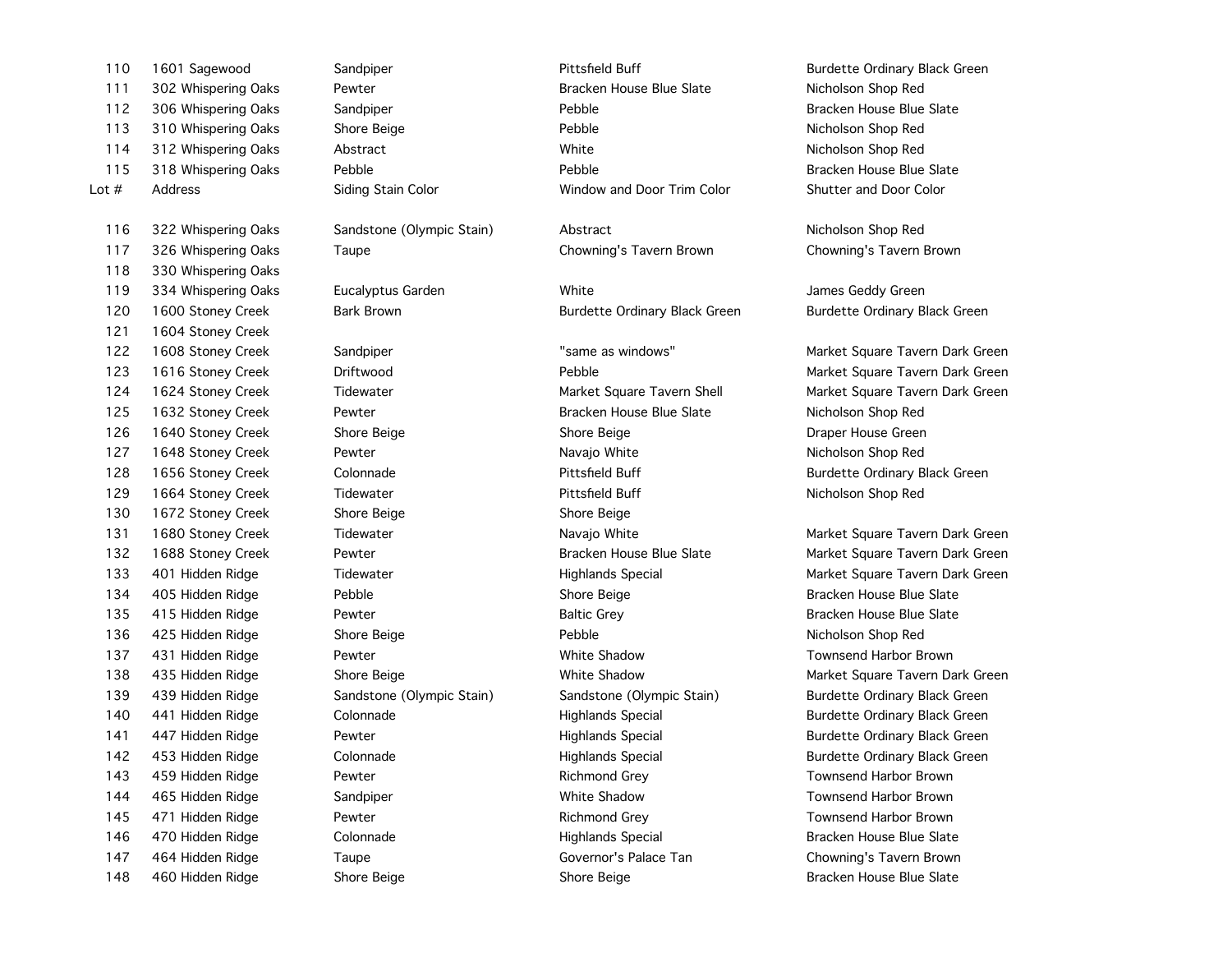| 151     | 448 Hidden Ridge  | <b>Bark Brown</b>         | <b>Bark Brown</b>          | <b>Burdette Ordinary Black</b> |
|---------|-------------------|---------------------------|----------------------------|--------------------------------|
| 152     | 442 Hidden Ridge  | Shore Beige               | Navajo White               |                                |
| 153     | 438 Hidden Ridge  |                           |                            |                                |
| 154     | 432 Hidden Ridge  | Shore Beige               | Navajo White               | Campbell Tavern Charco         |
| 155     | 428 Hidden Ridge  | Sandpiper                 | Navajo White               | Nicholson Shop Red             |
| 156     | 424 Hidden Ridge  | Pewter                    | Navajo White               | Nicholson Shop Red             |
| Lot $#$ | Address           | Siding Stain Color        | Window and Door Trim Color | Shutter and Door Color         |
| 157     | 420 Hidden Ridge  | Shore Beige               | <b>Highlands Special</b>   | Nicholson Shop Red             |
| 158     | 416 Hidden Ridge  | Tidewater                 | Navajo White               | <b>Burdette Ordinary Black</b> |
| 159     | 412 Hidden Ridge  | Pewter                    | Navajo White               | Nicholson Shop Red             |
| 160     | 408 Hidden Ridge  | Taupe                     | Pebble                     | Nicholson Shop Red             |
| 161     | 404 Hidden Ridge  | Shore Beige               | Shore Beige                | Nicholson Shop Red             |
| 162     | 402 Hidden Ridge  | Pewter                    | White Shadow               | Nicholson Shop Red             |
| 163     | 1580 Stoney Creek | Colonnade                 | <b>Highlands Special</b>   | <b>Burdette Ordinary Black</b> |
| 164     | 1572 Stoney Creek | Pewter                    | White Shadow               | Nicholson Shop Red             |
| 165     | 1564 Stoney Creek | Colonnade                 | <b>Highlands Special</b>   | Nicholson Shop Red             |
| 166     | 1556 Stoney Creek | Pewter                    | White Shadow               | Nicholson Shop Red             |
| 167     | 1548 Stoney Creek | Shore Beige               | White Shadow               | Market Square Tavern D         |
| 168     | 1540 Stoney Creek | Pewter                    | White Shadow               | Bracken House Blue Slat        |
| 169     | 1532 Stoney Creek | Sea Cliff                 | White Shadow               | Nicholson Shop Red             |
| 170     | 1524 Stoney Creek | Sandpiper                 | Shore Beige                | <b>Townsend Harbor Browr</b>   |
| 171     | 1516 Stoney Creek | Shore Beige               | White Shadow               | <b>Townsend Harbor Browr</b>   |
| 172     | 1508 Stoney Creek | Sandpiper                 | White Shadow               | Market Square Tavern D         |
| 173     | 1500 Stoney Creek | Shore Beige               | White Shadow               | <b>Townsend Harbor Browr</b>   |
| 175     | 1480 Stoney Creek | Tidewater                 | Tidewater                  | Market Square Tavern D         |
| 176     | 1470 Stoney Creek |                           |                            |                                |
| 177     | 1460 Stoney Creek | Abstract                  | White                      | Nicholson Shop Red             |
| 178     | 1450 Stoney Creek | Sandstone (Olympic Stain) | White                      | <b>Black</b>                   |
| 179     | 1445 Stoney Creek | Putty White               | White Shadow               | Chowning's Tavern Brov         |
| 180     | 1455 Stoney Creek | Eucalyptus Garden         | $HC-33$                    | James Geddy Green              |
| 181     | 1465 Stoney Creek | Lost Cavern               | White                      | George Davenport Gree          |
| 182     | 1475 Stoney Creek | Abstract                  | $HC-33$                    | Old Colonial Red               |
| 183     | 1485 Stoney Creek | Lost Cavern               | White                      | <b>Charleston Green</b>        |
| 184     | 1495 Stoney Creek | Colonnade                 | Shore Beige                | <b>Burdette Ordinary Black</b> |
| 185     | 1505 Stoney Creek | Tidewater                 | White Shadow               | Nicholson Shop Red             |
| 186     | 1515 Stoney Creek | Pewter                    | White                      | Old Colonial Red               |
| 187     | 1525 Stoney Creek | Sandpiper                 | <b>Wnite Shadow</b>        | Market Square Tavern D         |
| 188     | 1535 Stoney Creek | Sandetone (Olympic Stain) | White Shadow               | Market Square Tayern D         |

152 Shore Beige Navajo White

149 456 Hidden Ridge Tidewater Tidewater Tidewater Tidewater The Market Square Tavern Dark Green 150 452 Hidden Ridge Sea Cliff Sea Cliff Pittsfield Buff Pittsfield Buff Bracken House Blue Slate 151 Bark Brown Bark Brown Bark Brown Burdette Ordinary Black Green

154 432 Hidden Ridge Shore Beige Navajo White Campbell Tavern Charcoal Brown

Tidewater **158 168 Higger Tidewater** Navajo White **Navalo Ridge Tidewater Burdette Ordinary Black Green** 159 412 Hidden Ridge Pewter Navajo White Nicholson Shop Red 160 408 Hidden Ridge Taupe Pebble Nicholson Shop Red 161 404 Hidden Ridge Shore Beige Shore Beige Nicholson Shop Red 162 402 Hidden Ridge Pewter White Shadow Nicholson Shop Red 163 1580 Stoney Creek Colonnade Highlands Special Burdette Ordinary Black Green 164 1572 Stoney Creek Pewter White Shadow Nicholson Shop Red 165 1564 Stoney Creek Colonnade Highlands Special Nicholson Shop Red 166 1556 Stoney Creek Pewter White Shadow Nicholson Shop Red 167 167 167 167 167 167 167 167 167 1688 Shore Beige White Shadow Market Square Tavern Dark Green **168 1680 Pewter Creek Pewter Creek Pewter Shadow Bracken House Blue Slate** 169 1532 Stoney Creek Sea Cliff White Shadow Nicholson Shop Red 170 Sandpiper 170 1524 Shore Beige Shore Server Shore Townsend Harbor Brown 171 171 1716 Shore Beige Creek Shadow Creek Shore Beige Shore Brown Townsend Harbor Brown 172 Sandpiper 172 172 172 172 172 172 173 173 173 173 174 Market Square Tavern Dark Green 173 173 1500 Shore Beige Creek Shadow Charles Shore Beige Shore Brown 175 1480 Stoney Creek Tidewater Tidewater Market Square Tavern Dark Green

Putty White **179 1445 Stoney Communist Putty White Shadow** Chowning's Tavern Brown 184 1495 Colonnade 2014 Shore Beige Colonnade Shore Beige Burdette Ordinary Black Green 187 1525 Sandpiper 187 1525 White Shadow Market Square Tavern Dark Green 188 1535 Stoney Creek Sandstone (Olympic Stain) White Shadow Market Square Tavern Dark Green